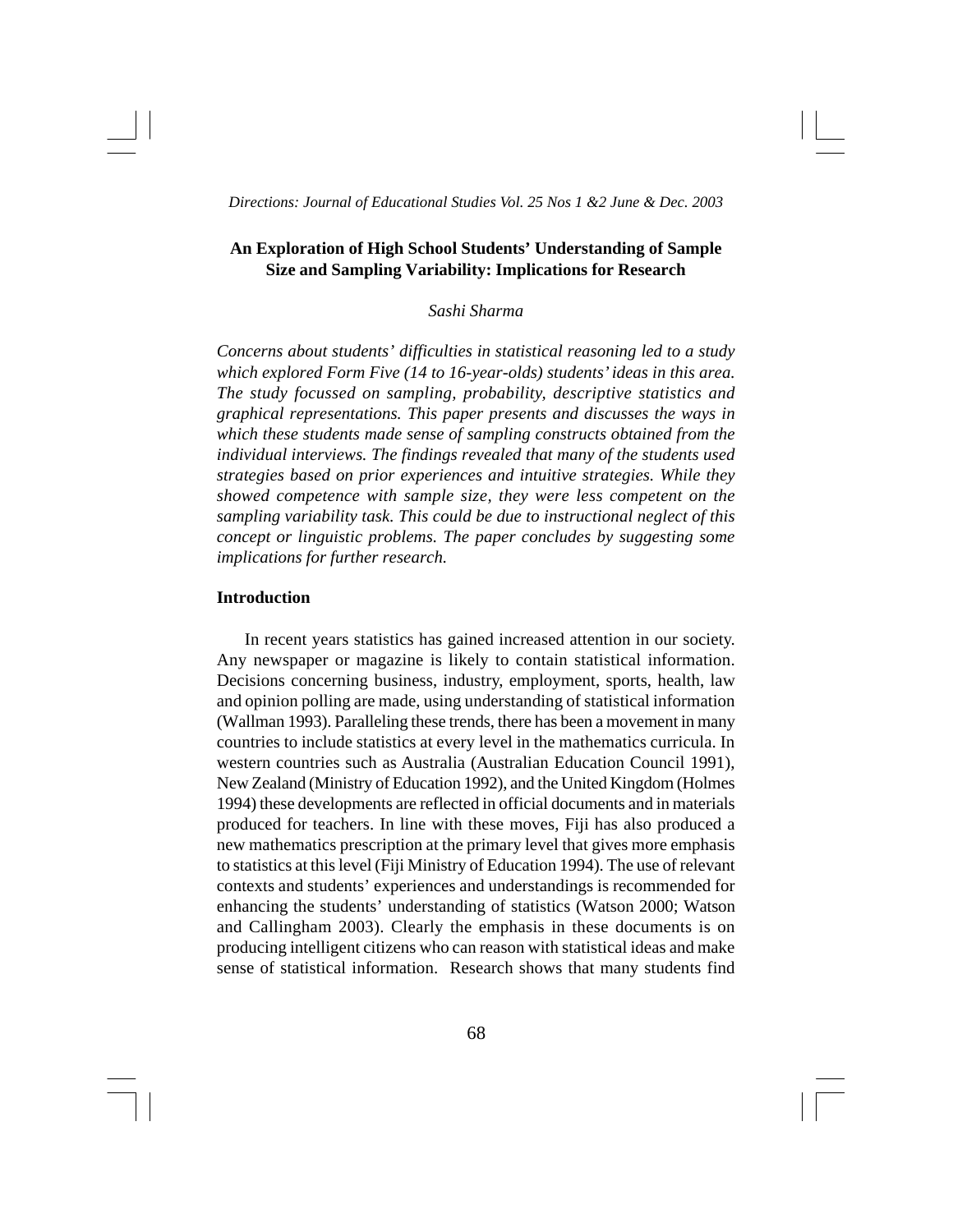statistics difficult to learn and understand in both formal and everyday contexts and that learning and understanding may be influenced by ideas and intuitions developed in early years (Gal and Garfield 1997). Most of the research in statistics has been done with primary school children or with tertiary level students, resulting in a gap in our knowledge about students' conceptions of statistics at the secondary level. Additionally, since most of this research has been done in just a very few western countries, it needs to be determined how culture influences conceptions of statistics; whether biases and misconceptions of statistics are artifacts of western culture or whether they vary across cultures.

Concerns about the importance of statistics in everyday life and in schools, the lack of research in this area and the difficulties students have in statistical reasoning, determined the focus of my study. Overall, the study was designed to investigate what ideas a group of Form Five students have about statistics, and how they construct these. Since the study is qualitative in nature, the sample was unavoidably small. By adopting a qualitative approach, I intended to gather rich, detailed and comprehensive data that enabled me achieve a better understanding of student thinking. The paper will not make any claims to universality or permanence. Rather, its interest lies in the specific, idiosyncratic context of *this* group of high school students. The study could be viewed as window or lens through which other people will be able to understand how some students construct meanings for statistical concepts. Prior to discussing the details of my own research, I will briefly discuss some existing literature on sampling and variation.

## **Research on sample size and sampling variation**

Gal and Garfield (1997) express the need to study samples instead of populations and to infer from samples to populations. Additionally, they suggest that one goal for instruction in statistics is to help students understand the existence of variation. Metz (1997) and Moore (1990) highlight the key role that variation plays in students' understanding of chance. Moore writes that it is important for students to understand the idea that "chance variation, rather than deterministic causation, explains many aspects of the world" (Moore 1990:99). The New Zealand Ministry of Education (2004) states that since the idea of probability as long-run relative frequency needs to be addressed with students, variation can no longer be avoided.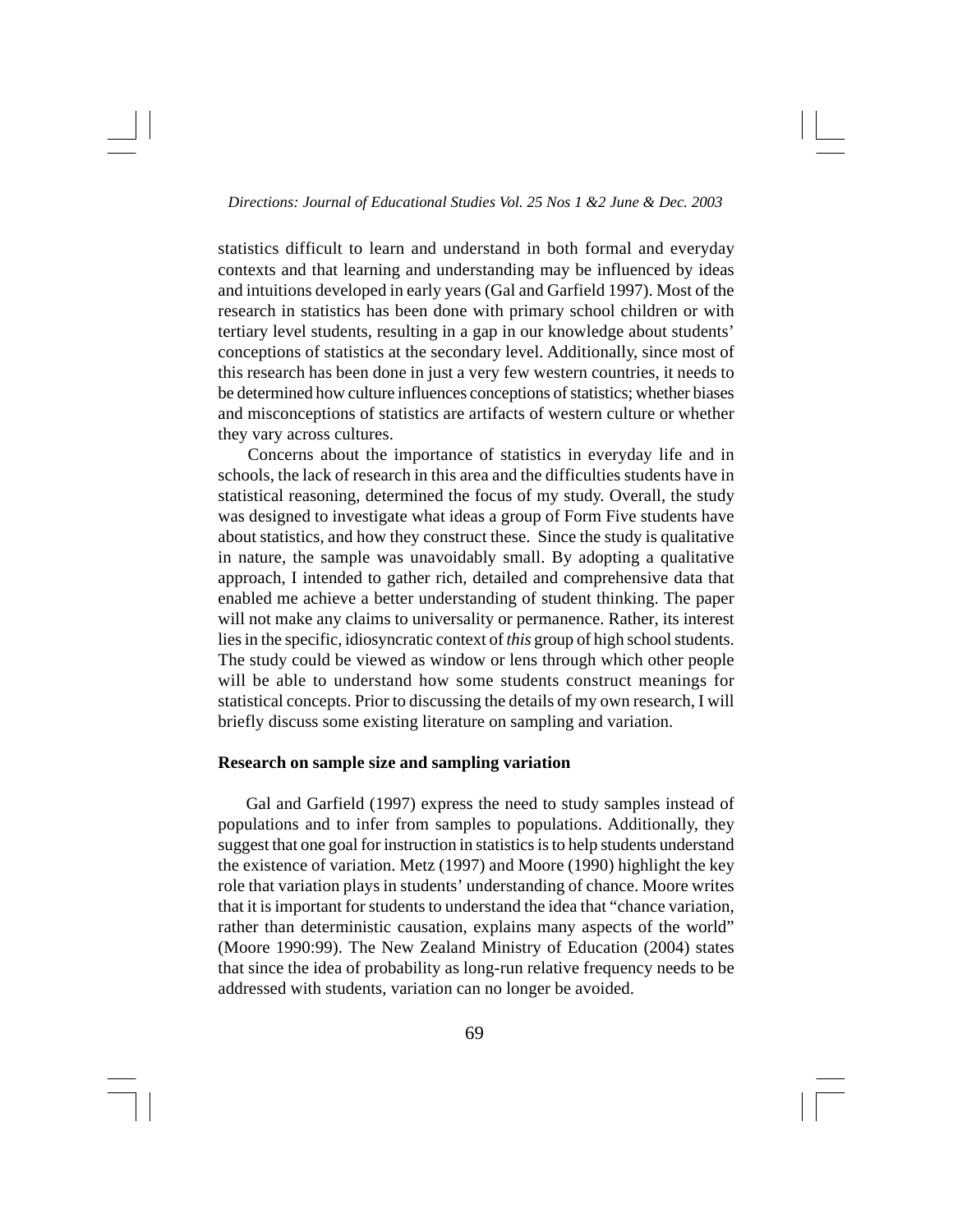Although it has been argued that sampling and variation play a fundamental role in students' understanding and application of statistics and chance, little research attention has been given to these concepts (Green 1993; Shaughnessy 1997; Shaughnessy, Watson, Moritz and Reading 1999; Torok and Watson 2000). Shaughnessy (1997) suggests some possible reasons for the lack of attention to research on variability concepts. The neglect of variation is noted in the National Assessment of Educational Progress (Zawojewski and Heckman 1997) studies which tested student achievement in grades 4, 8, and 12. The statistics assessment test items addressed concepts of descriptive statistics, mainly median and mean, as measures of central tendency, and range as a measure of variability. However, it was a low level computational task.

To illustrate the undue confidence that people put in the reliability of small samples, take Tversky and Kahneman's (1974) problem given to college students:

Assume that the chance of having a boy or girl baby is the same. Over the course of a year, in which type of hospital would you expect there to be more days on which at least 60% of the babies born were boys?

- (a) In a large hospital
- (b) In a small hospital
- (c) It makes no difference

Most subjects in Tversky and Kahneman's study (1974) judged the probability of obtaining more than 60% boys to be the same in the small and in the large hospital. However, the sampling theory entails that the expected number of days on which more than 60% of the babies are boys is much more likely to occur in a small hospital because a large sample is less likely to stray from 50%. According to Tversky and Kahneman (1974) the representativeness heuristic underlies this misconception. People who rely on the representative heuristic tend to estimate the likelihood of events by neglecting the sample size or by placing undue confidence in the reliability of small samples.

Shaughnessy *et al.* (1999) surveyed 324 students in grades 4-6, 9 and 12 in Australia and the United States using a variation of an item on the National Assessment of Educational Progress (Shaughnessy and Zawojewski 1999). Three different versions of the task were presented in a Before and in a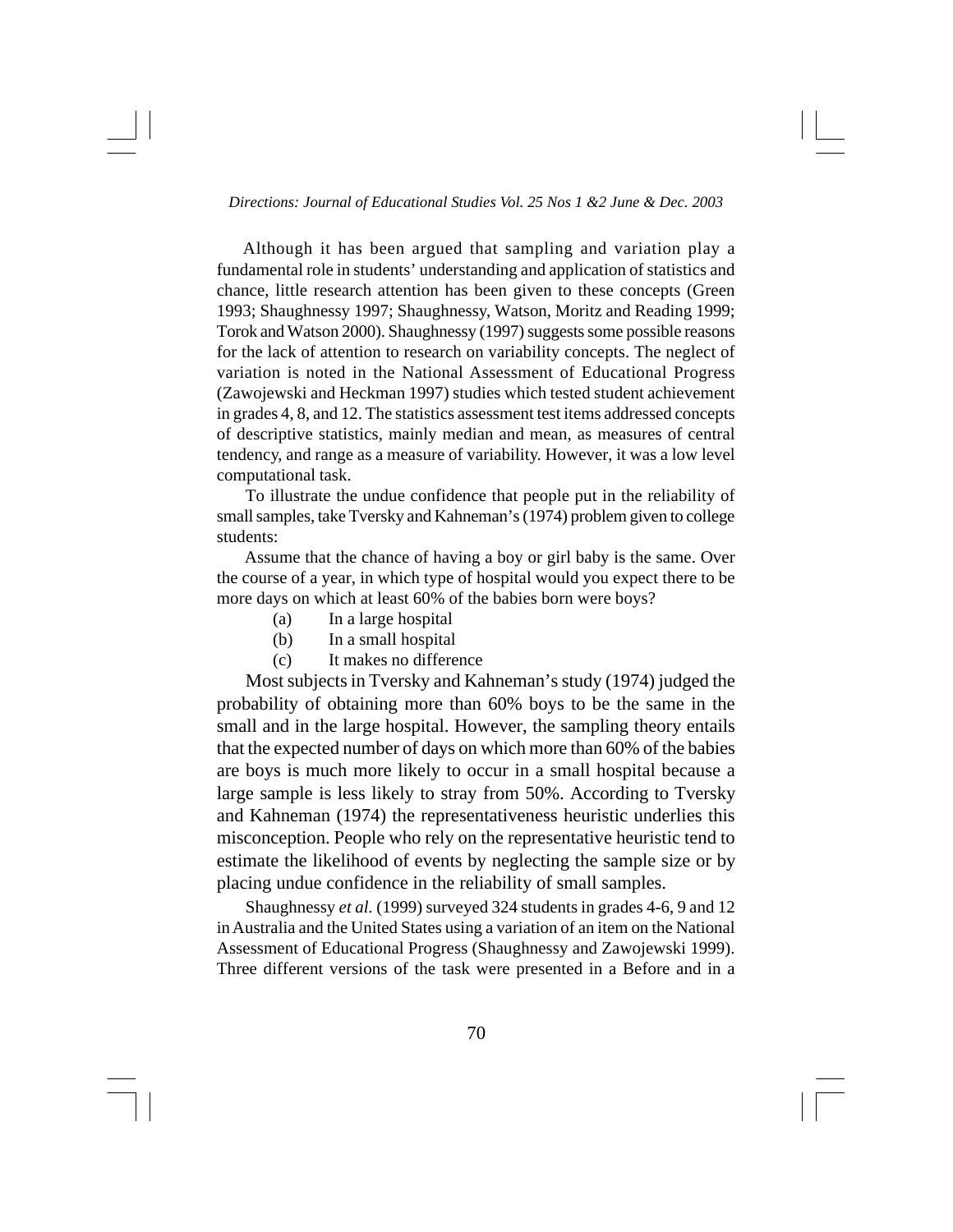Before and After setting. In the latter setting, students did the task both before and after carrying out a simulation of the task. Responses were categorised according to their centre and spreads. While there was a steady growth across grades on the centre criteria, there was no clear corresponding improvement on the spread criteria. There was considerable improvement on the task among the students who repeated it after the simulation. The researchers conjectured that the lack of clear growth on spreads and variability and the inability of many students to integrate the two concepts (centres and variation) on the task may be due to instructional neglect of variability concepts.

To investigate the influence of the concept of sample variability on students' thinking as opposed to sample representativeness, Rubin, Bruce and Tenney (1991) asked 12 high school students to evaluate two different ways of dividing up 400 runners: 200 fast and 200 slow into blue and red teams. One was the running ability of each runner and the other was to assign runners to each team randomly (by choosing names out of a hat and assigning alternate runners to each team). The students were asked to provide an assessment of the fairness of the hat method: how likely it was to produce teams that were balanced in terms of fast and slow runners. Many students reported that unequal teams were possible with the hat method: teams with 150 fast runners and 50 slow ones were possible outcomes.

It must be reiterated that the research discussed above has been done in a very few western countries. It would be interesting to determine how culture influences conceptions of sampling and variability: whether intuitive strategies and preconceptions such as representativeness are artifacts of western culture or whether they vary across cultures. Metz (1997) suggests that to adequately understand students' cognitive constructions and beliefs, we need to consider the culture in which students participate. Such information may help teachers to plan learning activities and students to overcome their difficulties. In the current interview-based study, both sampling and variability questions were used to determine specific student conceptions and the factors that contribute to these constructs.

# **Overview of the study**

The secondary school selected for the research was a typical high school in Fiji. The class consisted of 29 students aged 14 to 16 years of which 19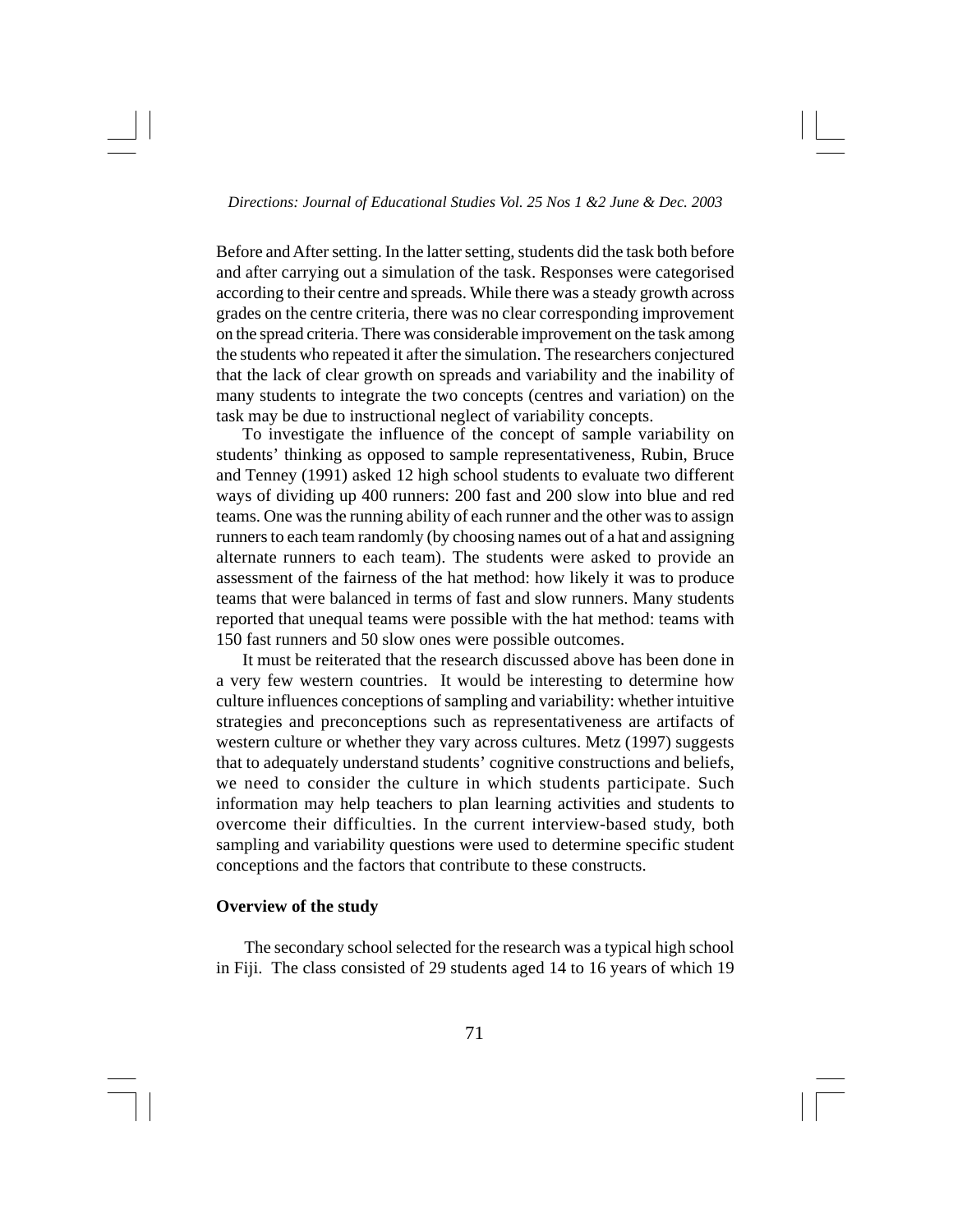were girls and 10 were boys. Fourteen students were selected from this class and this group was representative of the larger group in terms of ability and gender.

To explore the full range of students' thinking about sampling concepts, open-ended questions were selected and adapted from those used by other researchers. The car question (Item 1) was used to assess whether students understand that it is more important to base decisions on large samples of data than on single cases or small samples, however compelling they might seem. The coin problem (Item 2) was used to explore students' ideas about sample variability.

### **Item 1: The car problem**

Mr Singh wants to buy a new car, either a Honda or a Toyota. He wants whichever car will break down the least. First he read in *Consumer Reports* that for 400 cars of each type, the Toyota had more break-downs than the Honda. Then he talked to three friends. Two were Toyota owners, who had no major break-downs. The other friend used to own a Honda but it had lots of break-downs, so he sold it. He said he would never buy another Honda. Which car should Mr Singh buy? Why?

# **Item 2: The coin problem**

Shelly is going to flip a coin 50 times and record the percentage of heads she gets. Her friend Anita is going to flip a coin 10 times and record the percentage of heads she gets.

Which person is more likely to get 80% or more heads?

Each student was interviewed individually by myself in a room away from the rest of the class. During the interview, care was taken to avoid leading the students towards any particular viewpoint, so responses to questions were accepted as they were given and probing questions were asked simply to ascertain the reasons for what the student thought. The interviews were recorded for analysis. Each interview lasted between 40 to 50 minutes. Paper, a pencil and a calculator were provided for the student if he or she needed it.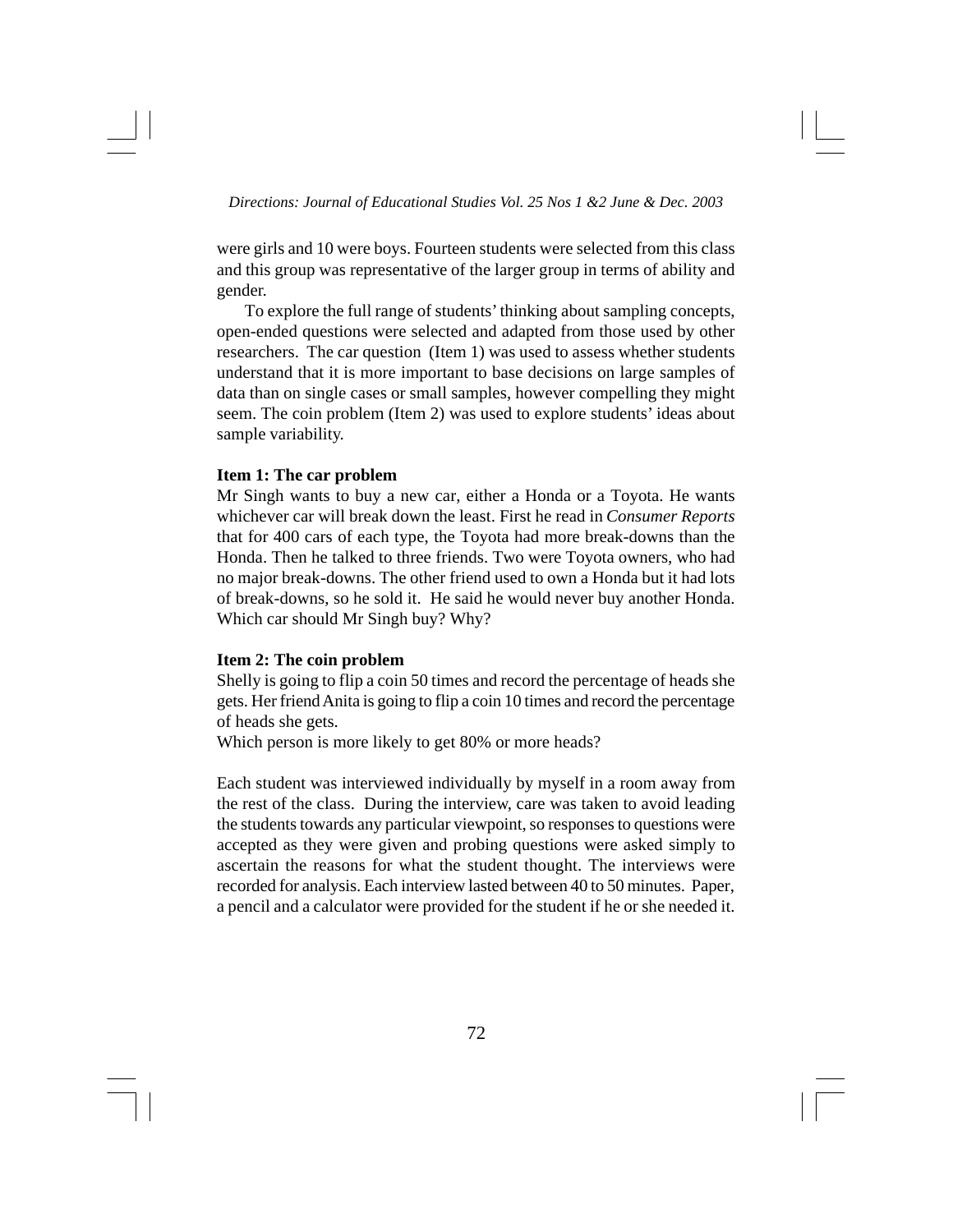# **Analysis of data**

Analysis of the interviews indicated that the students used a variety of intuitive strategies and prior knowledge to explain their thinking. I created a simple four stage-based model that could be helpful for describing research results relating to students' statistical conceptions, planning instruction in statistics and dissemination of findings to mathematics educators. The four categories in the model are: non response, non-statistical, partial-statistical and statistical. They are described in Table 1.

| <b>Response Type</b>          | Sample size and sampling variation                                                                                                                                                                                                                   |
|-------------------------------|------------------------------------------------------------------------------------------------------------------------------------------------------------------------------------------------------------------------------------------------------|
| Non-response                  | Complete silence, I don't know, I have<br>forgotten the rule, I just guessed                                                                                                                                                                         |
| Non-statistical responses     | Refer to everyday and school experiences<br>or make inappropriate connections with<br>other learning areas<br>Problems with language<br>Hold the pervasive belief that they can<br>control outcomes of events<br>Causality perspective               |
| Partial-statistical responses | Belief in luck<br>Adapted the rules or applied them<br>inappropriately.<br>Refer to representativeness,<br>unpredictability, equiprobability biases.<br>Could not explain reasoning<br>Inconsistent reasoning<br>Focus on only a small subset of the |
| Statistical responses         | information<br>Able to justify reasoning by using<br>frequentist interpretation<br>Extend sampling rules to unfamiliar<br>situations                                                                                                                 |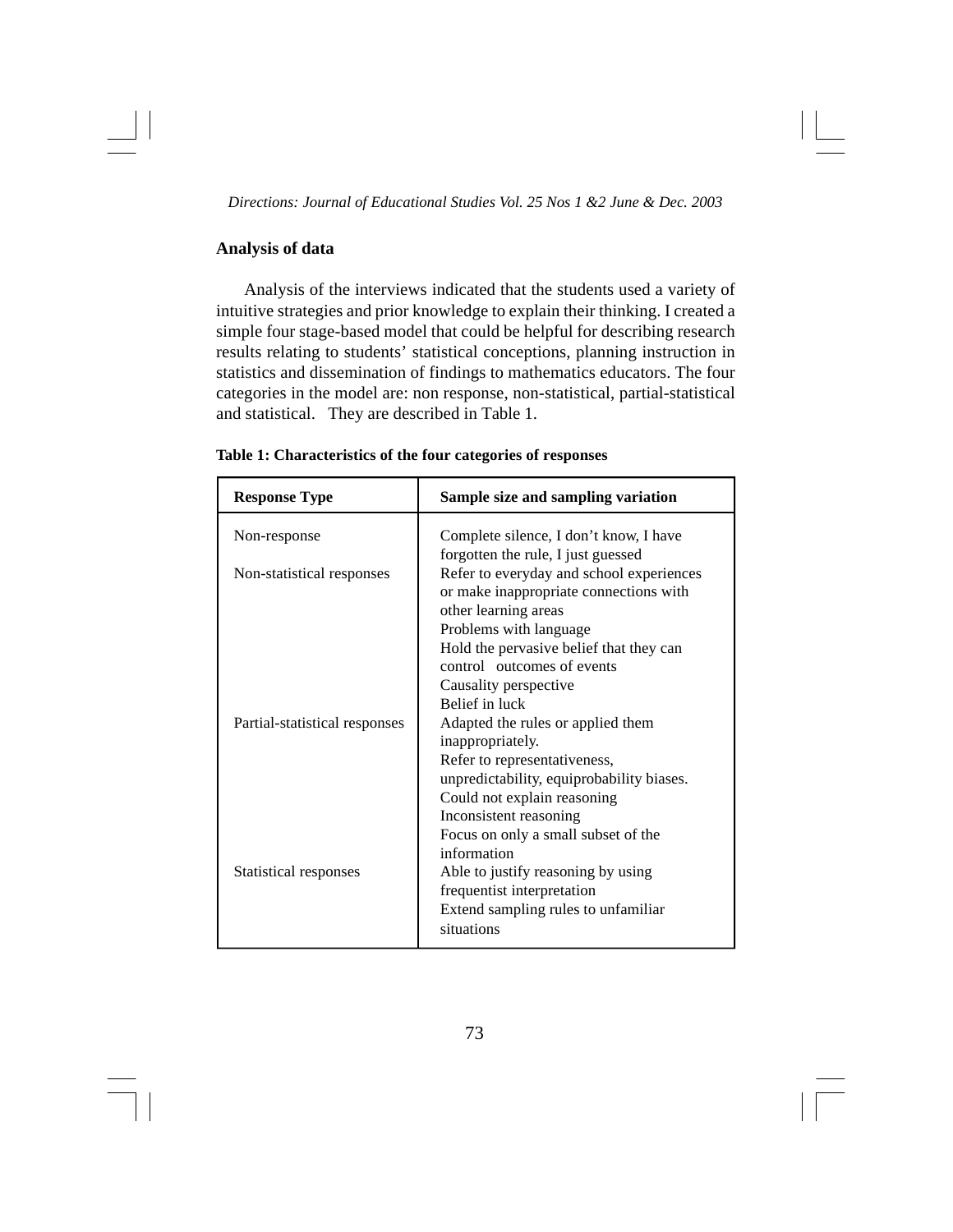The non-statistical responses were based on beliefs and experiences while the students using the partial-statistical responses applied rules and procedures inappropriately or referred to intuitive strategies. The term statistical is used in this paper for the appropriate responses. However, I am aware that such a term is not an absolute one. Students possess interpretations and representations which may be situation specific and hence these ideas have to be considered in their own right. This category has been used mainly to discuss and present results. Statistical simply means what is usually accepted in standard mathematics text-books. It would be reasonable to assume another level (advanced-statistical), equivalent to Shaughnessy's (1992) pragmatical statistical level, where students appear to have a very complete view that incorporates questioning of data but the need for such a category did not arise in my research and any responses that could have been categorised as advanced-statistical were simply grouped with the statistical responses.

# **Results and discussion**

This section reports data on students' understanding of sample size and sampling variability. In this section the types of responses are summarised and the ways that the students made their errors are described. Extracts from typical individual interviews are used for illustrative purposes.

# *Interview Responses: Item 1*

Results of student responses to Item 1 are summarised in Table 2.

| <b>Response type</b>                                                  | Number of students using it |
|-----------------------------------------------------------------------|-----------------------------|
| Non-response<br>Non-statistical<br>Partial-statistical<br>Statistical |                             |

**Table 2: Response types for task involving sample size**  $(n = 14)$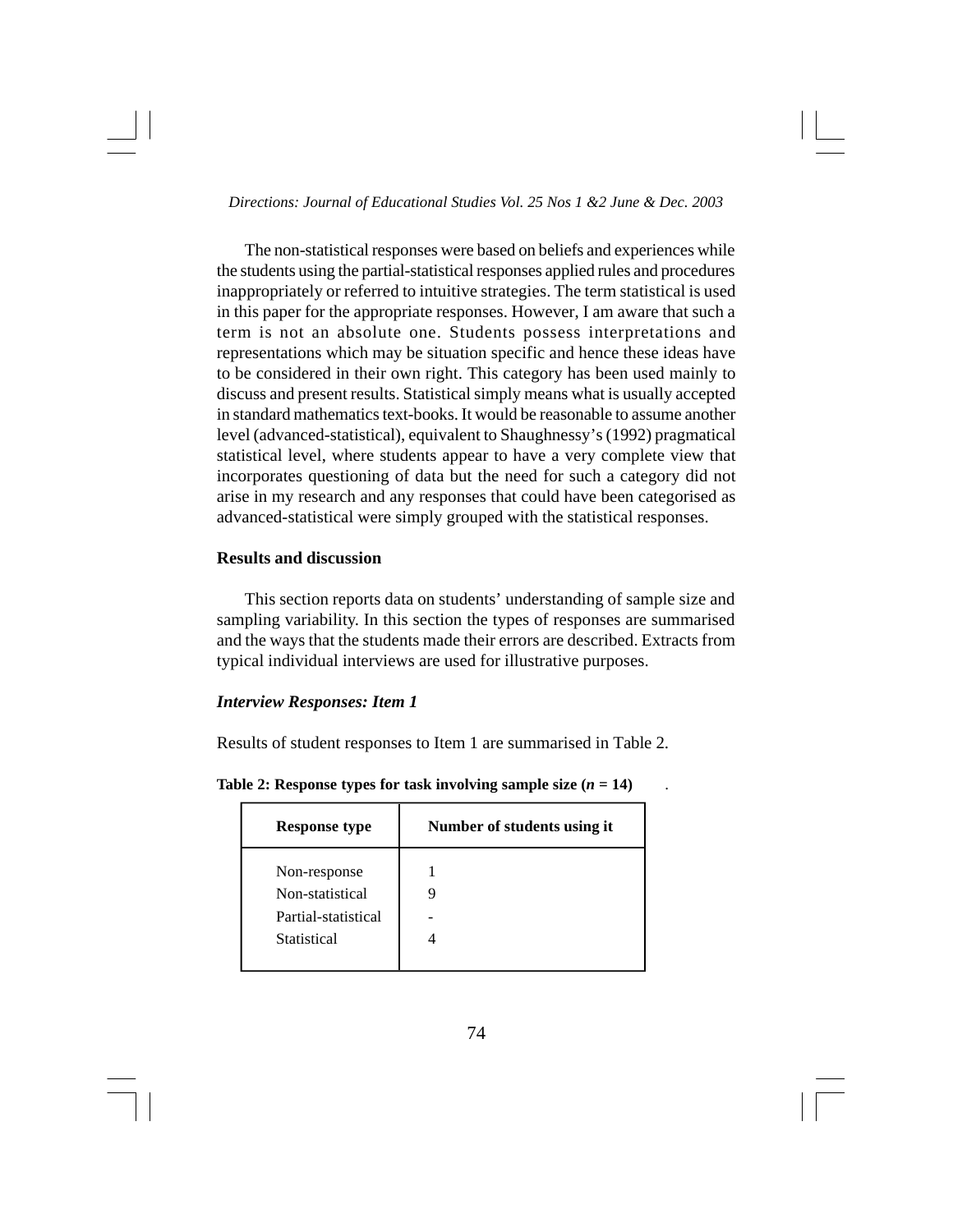Four students were considered statistical on Item 1. They were able to apply the law of large numbers and thought that one should believe a consumer report because it represents a bigger sample.

*Non-statistical responses***:** The nine students who did not use sample size information on Item 1 based their responses on their beliefs and experiences. When asked to make predictions, students looked for factors that caused the behaviour or event under consideration. Rather than attending to sample size in a consumer report, three students in this study said that Mr Singh could buy either car because the life of a car depends on how one keeps it. They did not apply the idea of representativeness in this instance where it is really appropriate to do so. For example, student 29 explained:

*He should buy any of the cars Honda or Toyota; it depends on him how he keeps and uses the car ... Ah ... Because it depends on the person, how he follows instructions then uses it. My father used to own a car and he kept it for ten years. He sold it but it is still going and it hasn't had any major breakdowns.*

Two students thought that Mr Singh should buy a Toyota. They generalised inappropriately from experiences with small samples. For instance, student 17 responded:

*Because his friends have had experience with their cars. They are saying that they had no major break downs. The other friend had Honda and he had many break downs.*

The other four students drew upon their everyday experiences with consumer reports. Two of these students thought that Mr Singh should take advice from a consumer report because they were the right people to consult. The remaining students felt that Mr Singh should not take advice from the consumer reports because consumer people often give misleading information. For instance, student 9 explained:

*Maybe they want to sell Toyota cars first. We read in the Fiji Times that people want to sell things; they just advertise that they are good. When people buy it, is not like that.*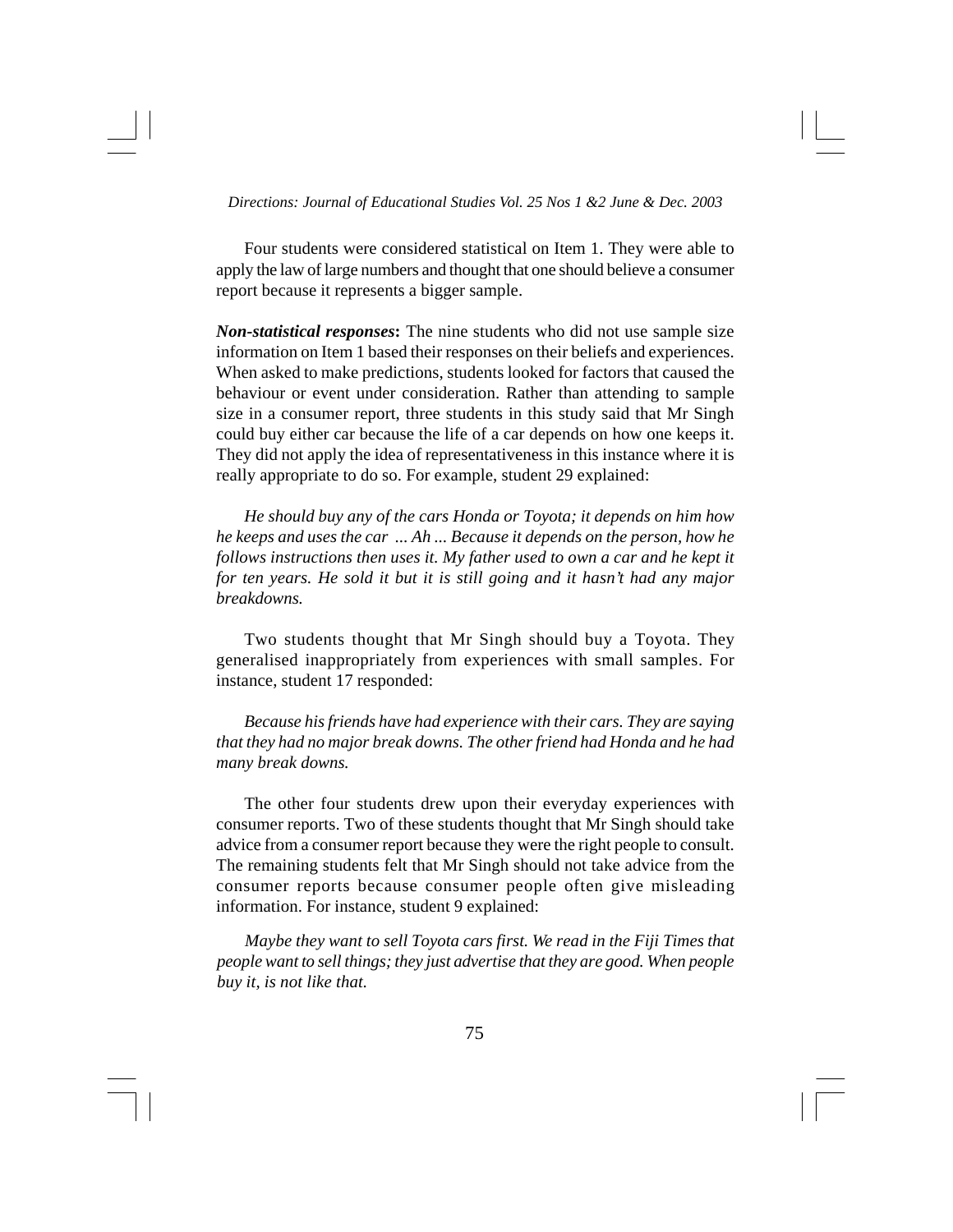### *Interview Responses: Item 2*

Results of student responses to Item 2 are summarised in Table 3.

| <b>Response type</b> | Number of students using it |
|----------------------|-----------------------------|
| Non-response         |                             |
| Non-statistical      |                             |
| Partial-statistical  |                             |
| Statistical          |                             |

**Table 3: Response types for task involving sample variability**  $(n = 14)$ 

One student said that Anita and Shelley were equally likely to get 80% or more heads. However, when asked to explain, she said that she had just guessed the answer. As Table 2 shows, no student managed to respond to this problem in a statistical manner. The responses of the other 13 students were roughly evenly divided between non and partial-statistical.

*Non-statistical responses***:** From a statistical point of view, more than 80% heads is more likely to occur in the small sample because the large sample is less likely to stray from 50%. However, the results of this study indicate that six students based their reasoning on their beliefs and experiences. Two students judged that the probability of obtaining more than 80% heads was more likely to occur with 50 flips of a coin than with 10 flips. The students did not attend to the effect of sample size on variability when making estimates of the likelihood of outcomes. Thus, the base rate data of 80% variability was neglected because it did not have any causal implications. The explanations given by student 17 are indicative of the causality perspective:

*Yeah, Oh … would be Shelley. Because Shelley's amount comes to 50; Anita does it only 10 times. Oh … Shelley because she does more flips. She got more chance to get 80%.*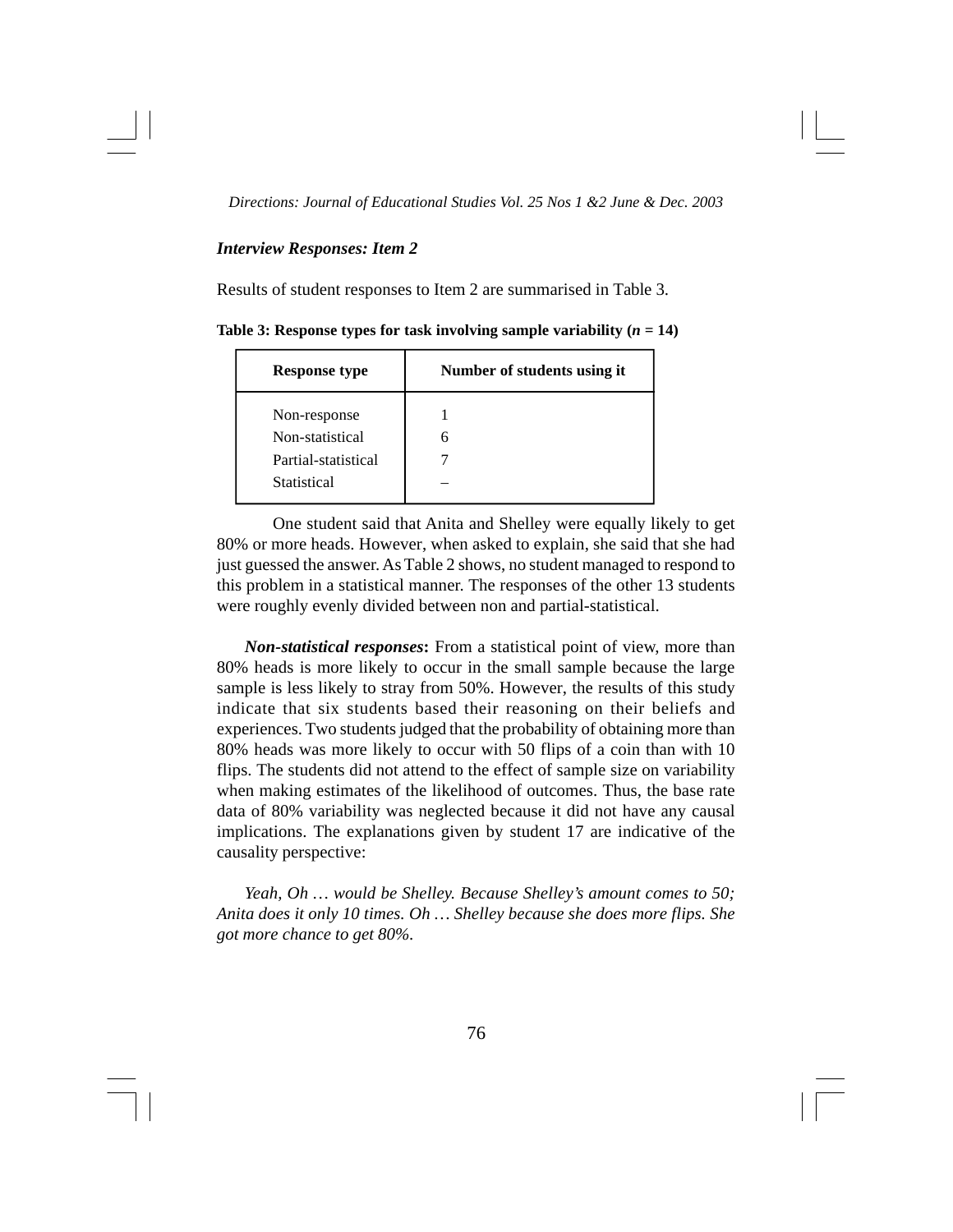The other four students with responses in this category thought that the flipping of coins depends on luck or how one tosses the coin. For example, student 20 explained:

*Eh ...as I said before… because when you throw each time the coin comes head or tail or tail or head. She will throw the coin in one direction so she will get HHH, when she will change in another direction she will get all tails.. So it will depend on how fast you throw and how fast the coin swings.*

Student 6 offered the following response:

*This flipping of coins depends on luck; if a person ... is a lucky person then he will be able to have heads.*

*Partial-statistical responses:* Of the seven students with partial-statistical responses on this task, one applied rules inappropriately and five based their reasoning on intuitions such as equiprobability and unpredictability. The particular rule applied inappropriately by these students was the percentage rule. For example, student 5 responded that Shelly is more likely to get 80% *because she gets 40.* She simply calculated 80% of 50, getting an answer of 40. May be the student did not understand the question and readily performed arithmetic operations on the numbers given in the problem.

The item produced very strong unpredictability reasoning. From the students' explanations, it is clear that their understanding of variation in small samples was minimal in this context. Student 25 believed that both Shelly and Anita were likely to get 80% or more heads because *I don't know what will come. It can be tail or head.* Student 29 thought likewise:

*It can be anyone because she tossed the coin 50 times, she can get more heads, and even this one too [meaning Anita] she can get less tails too eh; less heads. Both have 50% chances of getting heads.*

Another common strategy used can be classed as equiprobability. Three students thought that neither of them could get 80% heads. Part of the explanations provided by the students seems to indicate a view that chance is naturally equiprobable. Even repeated probing by the interviewer did not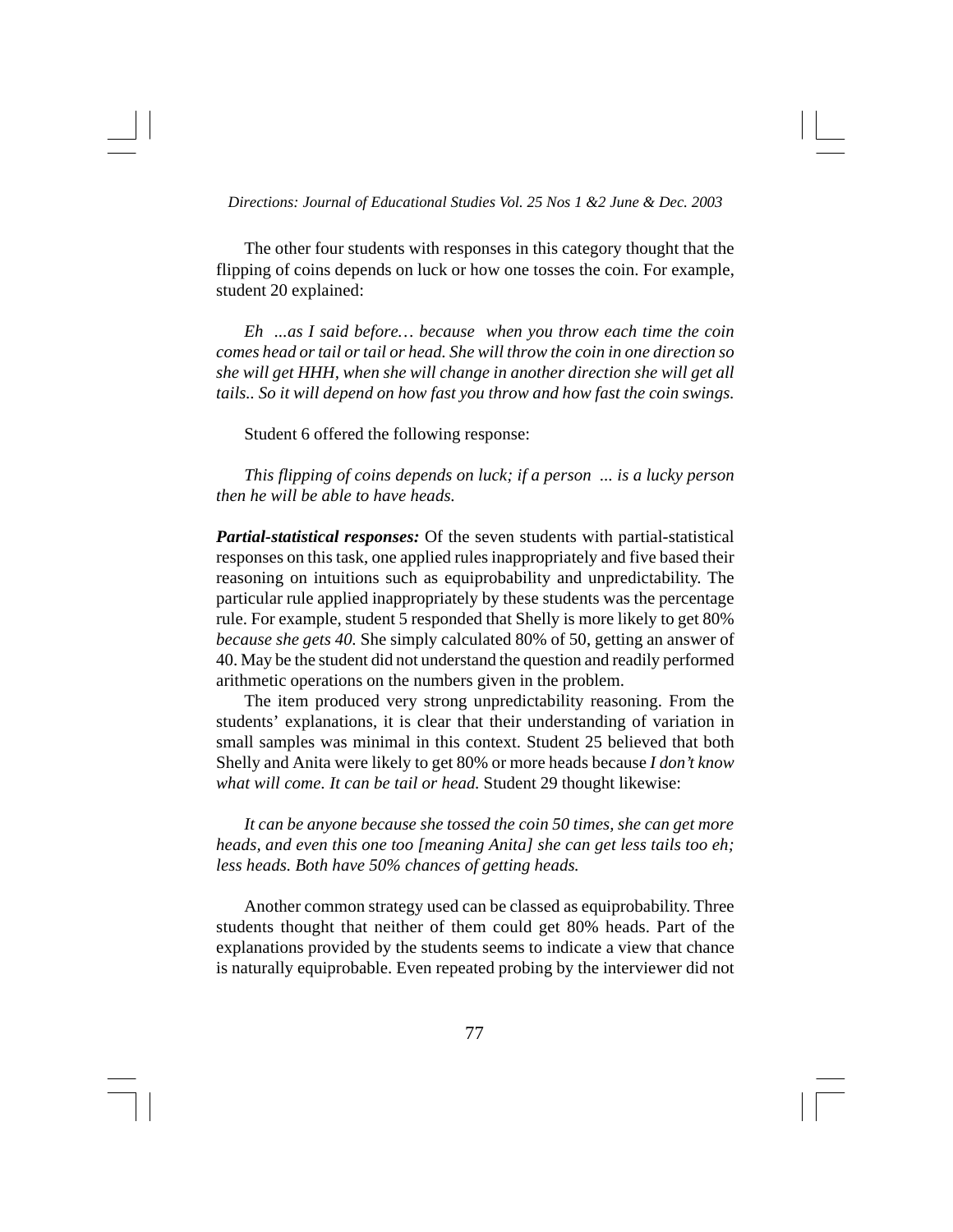induce any statistical thinking. Since there are two outcomes in the sample space, these students believe that each should occur about a half of the time, regardless of the sample size. Two students even altered their data in this problem to align it with their personal preferences. When asked which person is more likely to get 80% or more heads, student 2 responded that both of them would get the same:

|                     | Interviewer: Can you explain your answer?                    |
|---------------------|--------------------------------------------------------------|
|                     | Student 2: Because a coin has two sides only heads or tails. |
|                     | One tosses it 10 times or 100 times, it makes no difference. |
| <i>Interviewer:</i> | So you think that both will get 80% or more heads?           |
| Student 2:          | 80% or more heads, no [laughs]. Not 80%. They will be        |
|                     | getting 50% or more heads.                                   |
|                     | Interviewer: Can you say why?                                |
| Student 2:          | Because the chances of heads and tails is half. So it will   |
|                     | be $50\%$ .                                                  |

One student gave the correct answer with partially correct reasoning: *Anita, because she does it fewer times.*

It must be acknowledged that the limited use of statistical reasoning on this question may be a consequence of a lack of emphasis on variation in the classroom and curricular materials. Furthermore, students are not used to explaining their thinking or perhaps they had difficulty in explaining their reasoning in detail due to language difficulties. It takes considerable selfconfidence to say something like *I can't describe my thinking in words or I don't understand the question.* Gal (1998) states that suggesting to students that a judgment is called for, rather than a precise mathematical response, will make students think more about data and not look straight away for some numbers to crunch.

# **Sampling and variability: a broader context**

*Intuitive Strategies:* According to Tversky and Kahneman (1974) and Shaughnessy (1997) the representativeness strategy underlies the sample variability misconception. The results of this study provide evidence that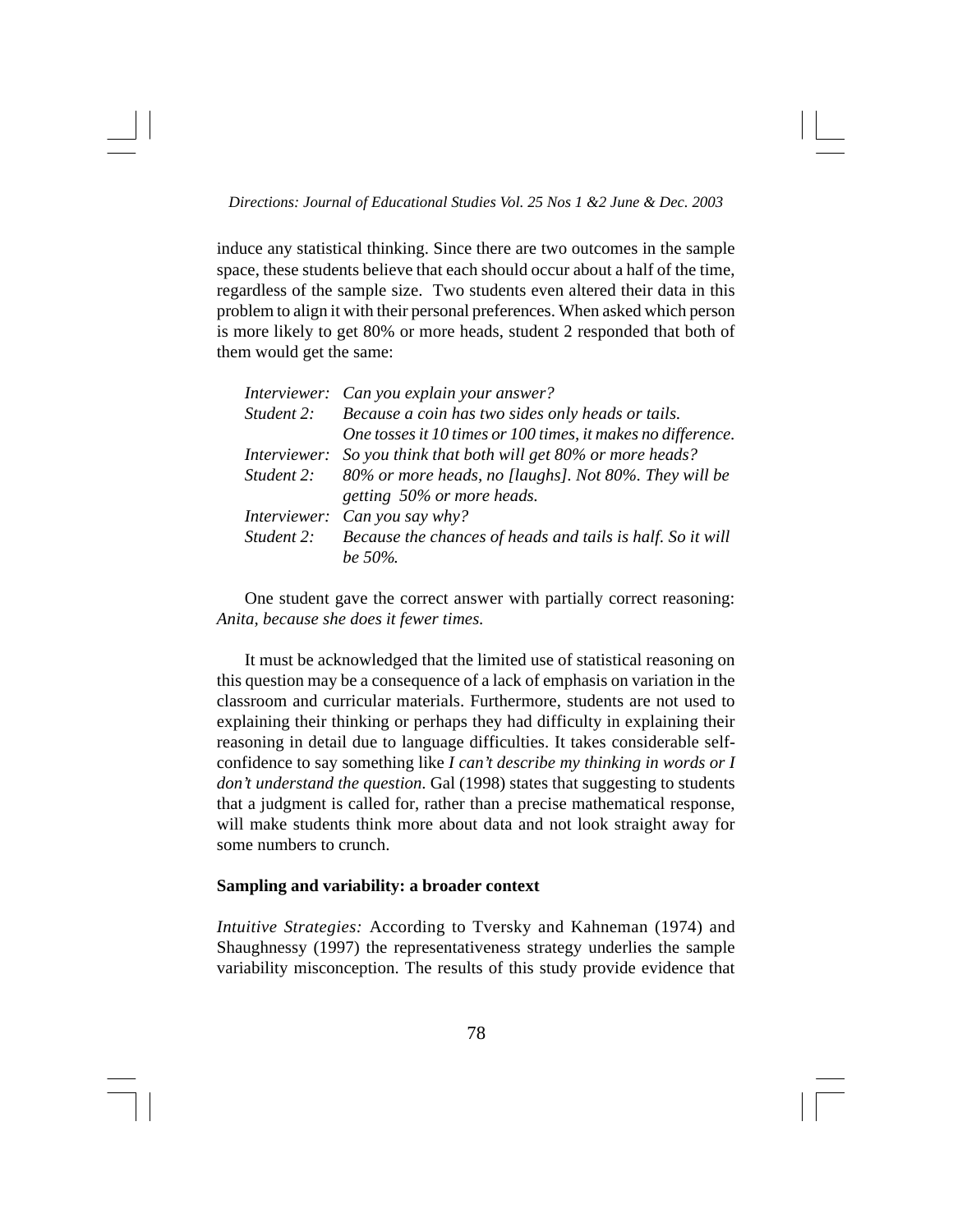students did not rely on the representativeness strategy but based their thinking on the unpredictability and equiprobability bias. One explanation for this could be classroom emphasis on classicist probabilities rather than frequentist approach. Students can reason about the unpredictability of a single event but fail to conceptualise the patterns that can emerge across a large number of repetitions of the event (Metz, 1997). In short, they are unable to integrate uncertainity and pattern aspects into the sampling construct. Another possible explanation for this could be that the contexts for the tasks were quite different and the students were different ages with different statistical backgrounds; hence the strategies employed were different.

*Outcomes can be controlled:* The results show that quite a number of students think that outcomes on random generators such as coins or dice can be controlled by individuals. The general belief is that results depend on how one throws or handles these different devices. The finding concurs with the results of studies by Shaughnessy and Zawojewski (1999). Although this study provides evidence that reliance upon control assumption can result in biased, non-statistical responses, in some cases this strategy may provide useful information for other purposes. For example, student 20's knowledge of physics may have been reasonable. The students using this approach have drawn on relevant common sense information. The responses raise further questions. Is there a weakness in the wording of this task in that it is completely open-ended and does not focus the students to draw on other relevant knowledge? Perhaps, including cues such as 'fair' (i.e. not loaded) in item 2 would have aided in the interpretation of this question. Are the students aware of the differences in probabilistic reasoning compared with reasoning in other curriculum areas? Although we consider the flip of a coin and the throw of a die as random, deterministic physical laws govern what happens during these trials. We can imagine throwing a coin in a way that we can predict the outcome (pushing them smoothly from a height of 1 cm). It depends on the situation and the context. Even with a 'fair' coin, the side that it lands on is virtually completely determined by a number of factors such as which way up it started and the degree of spin. If we knew all this then with sufficient expertise in physics we could write down some equations which are thought to govern the motion of the coin and use these to work out which way up the coin should land. It does not make sense to say that the coin has a probability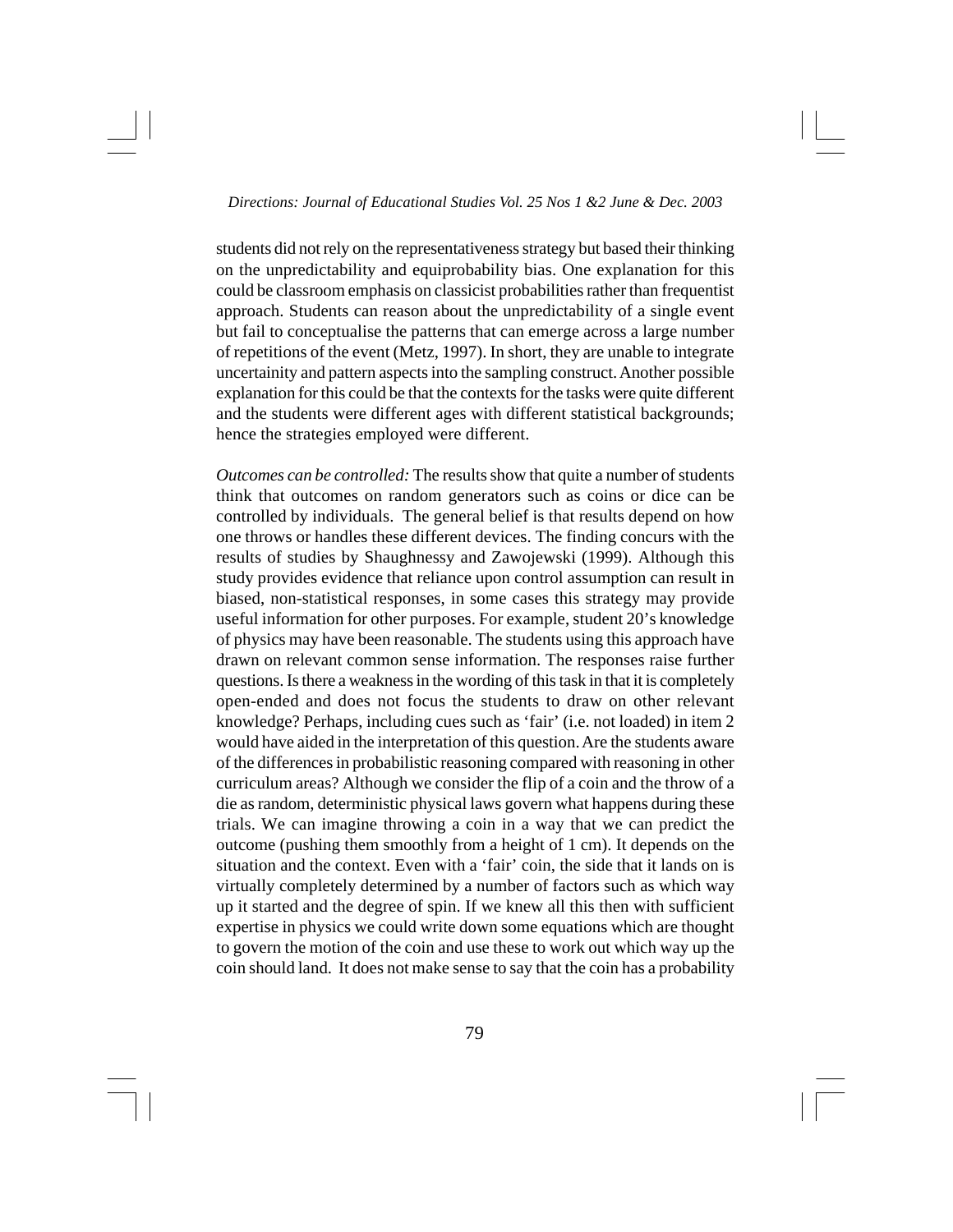of one-half to be heads because the outcome can be completely determined by the manner in which it is thrown.

*Relevant contexts:* In the study described here, background knowledge that is often invoked to support a student's mathematical understanding is getting in the way of efficient problem-solving. Given how statistics is often taught through examples drawn from 'real life' teachers need to exercise care in ensuring that this intended support apparatus is not counterproductive. This is particularly important in light of current curricula calls for pervasive use of contexts (Meyer, Dekker and Querelle 2001; New Zealand Ministry of Education 1992) and research showing the effects of contexts on students' ability to solve open-ended tasks (Cooper and Dunne 1997; Sullivan, Zevenbergen and Mousley 2002). For instance, the study by Cooper and Dunne showed that realistic problems disadvantaged working class children since middle class children had greater linguistic facility.

# **Limitations**

It must be acknowledged that the open-ended nature of the tasks and the lack of guidance given to students regarding what was required of them certainly influenced how students explained their understanding. The students may not have been particularly interested in these types of questions as they are not used to having to describe their reasoning in the classroom. Some students in this sample clearly had difficulty explaining explicitly about their thinking. Students who realised that Anita was more likely to get 80% or more heads had a difficult time explaining their responses. The issues of language use are particularly important for these students, for whom the language of instruction is a second language for them, one that is not spoken at home. Another reason could be that such questions do not appear in external examinations. Although the study provides some valuable insights into the kind of thinking that high school students use, the conclusions cannot claim generality because of the small sample. Additionally, the study was qualitative in emphasis and the results rely heavily on my skills to collect information from students. Some implications for future research are implied by the limitations of this study.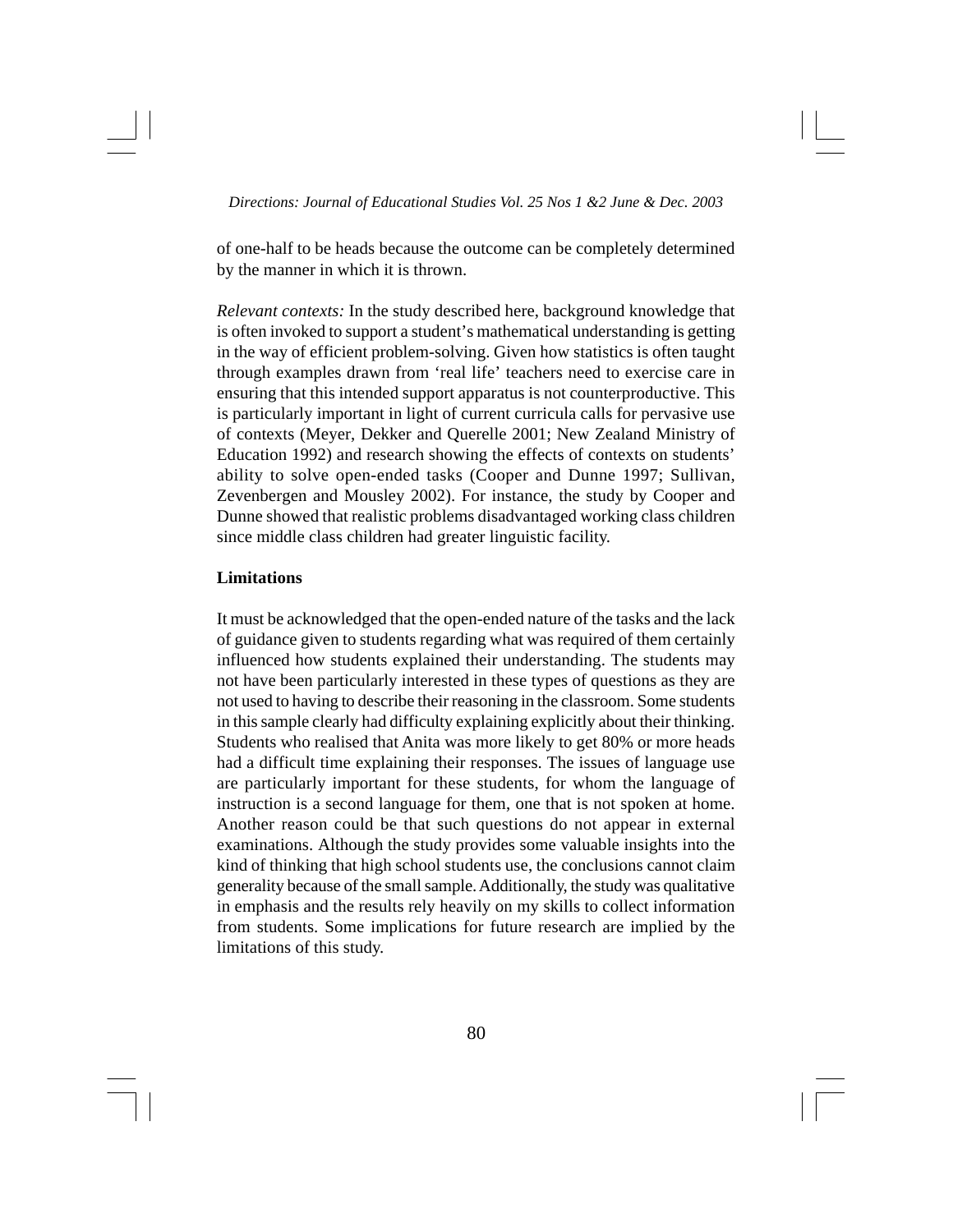# **Implications for Further Research**

One direction for further research could be to replicate the present study and include a larger sample of students from different backgrounds so that conclusions can be generalised.

Secondly, this small scale investigation into identifying and describing students' reasoning has opened up possibilities to do further research at a macro-level on students' thinking and to develop more explicit categories for each level of the framework. Such research would validate the framework of response levels described in the current study and raise more awareness of the levels of thinking that need to be considered when planning instruction and developing students' statistical thinking.

Another implication relates to meaningful contexts. The interview results show that personalisation of the context can bring in multiple interpretations of tasks and possibly different kinds of abstractions. At this point it is not clear how a student's understanding of the context contributes to his/her interpretation of sampling data. Research on what makes this translation difficult for students is needed.

The picture of students' thinking in regard to sampling is somehow limited because students responded to only one item related to sample size and one item related to variability. There is a need to include more items using similar contexts in order to explore students' conceptions of sampling in much more depth. It would be interesting to explore how changing the context of the task influences the types of responses exhibited by the students.

Researchers can accurately assess their subjects' understanding through individual interviews. The interview results provide evidence that students often experience difficulty when speaking about tables. However, in the present investigation I overcame these difficulties by restating a task or changing the wording. This would have not been possible in a written survey.

Finally, the place of statistics has changed in the revised mathematics prescription. Statistics appears for the first time at all grade levels (Fiji Ministry of Education, Women, Culture, Science and Technology 1994). Like the secondary school students, primary school students are likely to resort to non-statistical or deterministic explanations. Research efforts at this level are crucial in order to inform teachers, teacher educators and curriculum writers.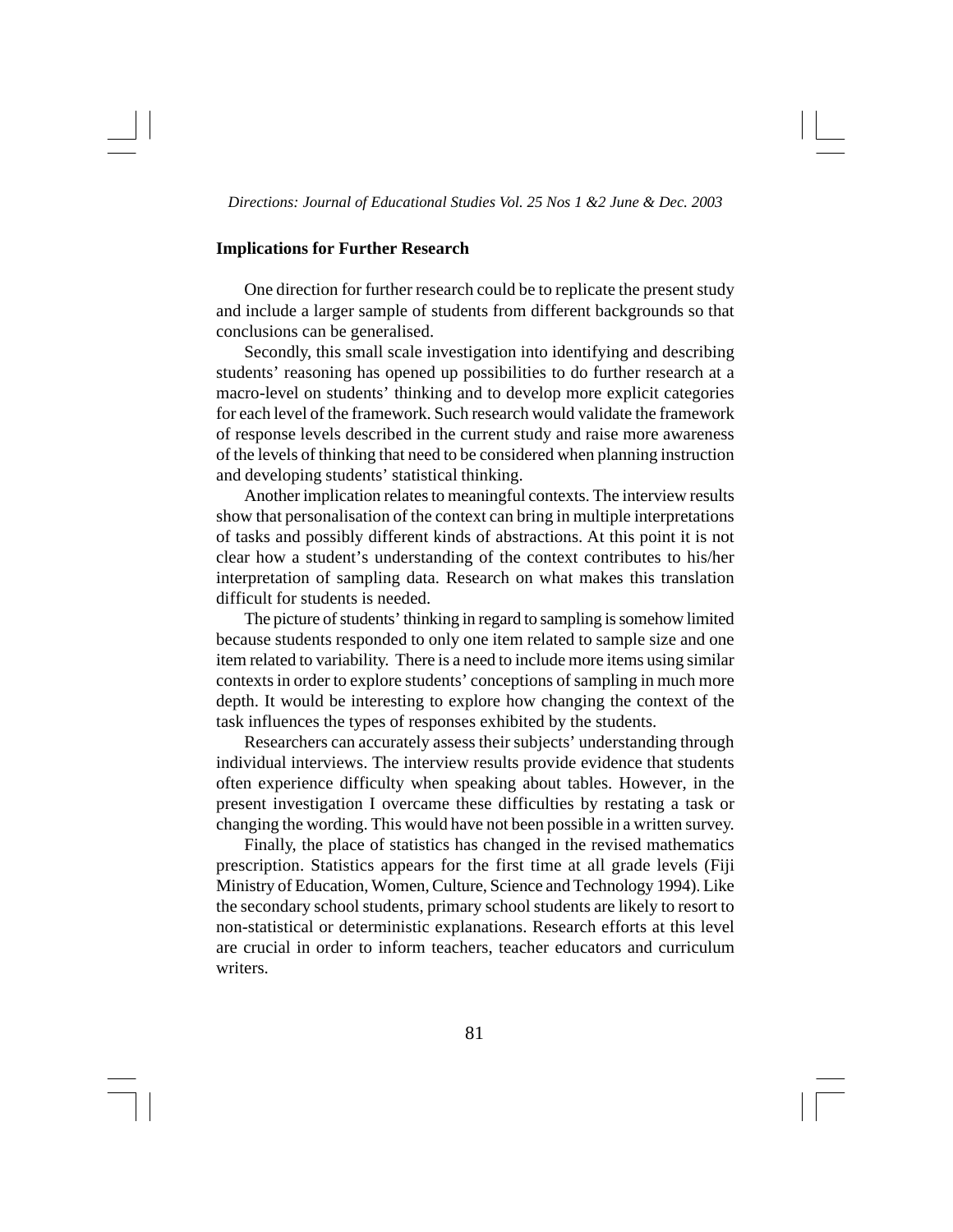# **References**

- Australian Education Council. 1991. *A national statement on mathematics for Australian schools*. Curriculum Corporation, Canberra.
- Cooper, B. and M. Dunne. 1999. *Assessing children's mathematical ability.* Open University press, Buckingham.
- Fiji Ministry of Education, Women, Culture, Science and Technology. 1994. *Primary mathematics prescriptions.* Curriculum Development Unit, Suva.
- Gal, I. 1998. Assessing statistical knowledge as it relates to students' interpretation of data. In S.P. Lajoie (ed.) *Reflections on statistics: Learning, teaching, and assessment in grades K-12.* Lawrence Erlbaum Associates, Mahwah NJ: 275-295.
- Gal, I. and J. Garfield. 1997. Assessing statistical knowledge as it relates to students' interpretation of data. In I. Gal and J. B. Garfield (eds) *The Assessment challenge in statistics education.* IOS Press, Amsterdam, The Netherlands:1- 13.
- Green. D. R. 1993 Data analysis: What research do we need? In L. Pereira-Mendoza (ed) *Introducing data analysis in the schools: Who should each it and how?* Proceedings of the International Statistical Institute Round Table Conference. Lennoxville, Canada, August 19-14, 1992. International Statistical Institute, Voorburg: 219-239.
- Holmes, P. 1994. Teaching statistics at school level in some European countries. In L. Brunelli and G. Cicchutelli (eds) *Proceedings of the first scientific meeting.* University of Perugia: 3-11.
- Metz, K. E. 1997. Dimensions in the assessment of students' understanding and application of chance. In I. Gal and J. B. Garfield (eds) *The Assessment challenge in statistics education.* IOS Press, Amsterdam, The Netherlands:1- 13.
- Meyer, M., T. Decker and Querelle. 2001. Context in mathematics curricula. *Mathematics Teaching in the Midde School* 6 (9): 522-527.
- Ministry of Education. 2004. *Numeracy professional development projects supplement (Book 9).* Ministry of Education, Wellington.
- Ministry of Education. 1992. *Mathematics in the New Zealand curriculum.* Ministry of Education, Wellington.
- Moore, D. S. 1990. Uncertainty. In L. Steen (ed) *On the shoulders of giants: New approaches to numeracy.* National Academy Press, Washington DC:95-137.
- Rubin, A., B. Bruce and Y. Tenney. 1991. Learning about sampling: Trouble at the core of statistics. In D. Vere-Jones (ed) *Proceedings of the third international conference on teaching statistics. vol. 1. School and general issues.* International Statistical Institute, Voorburg, The Netherlands:314-319.